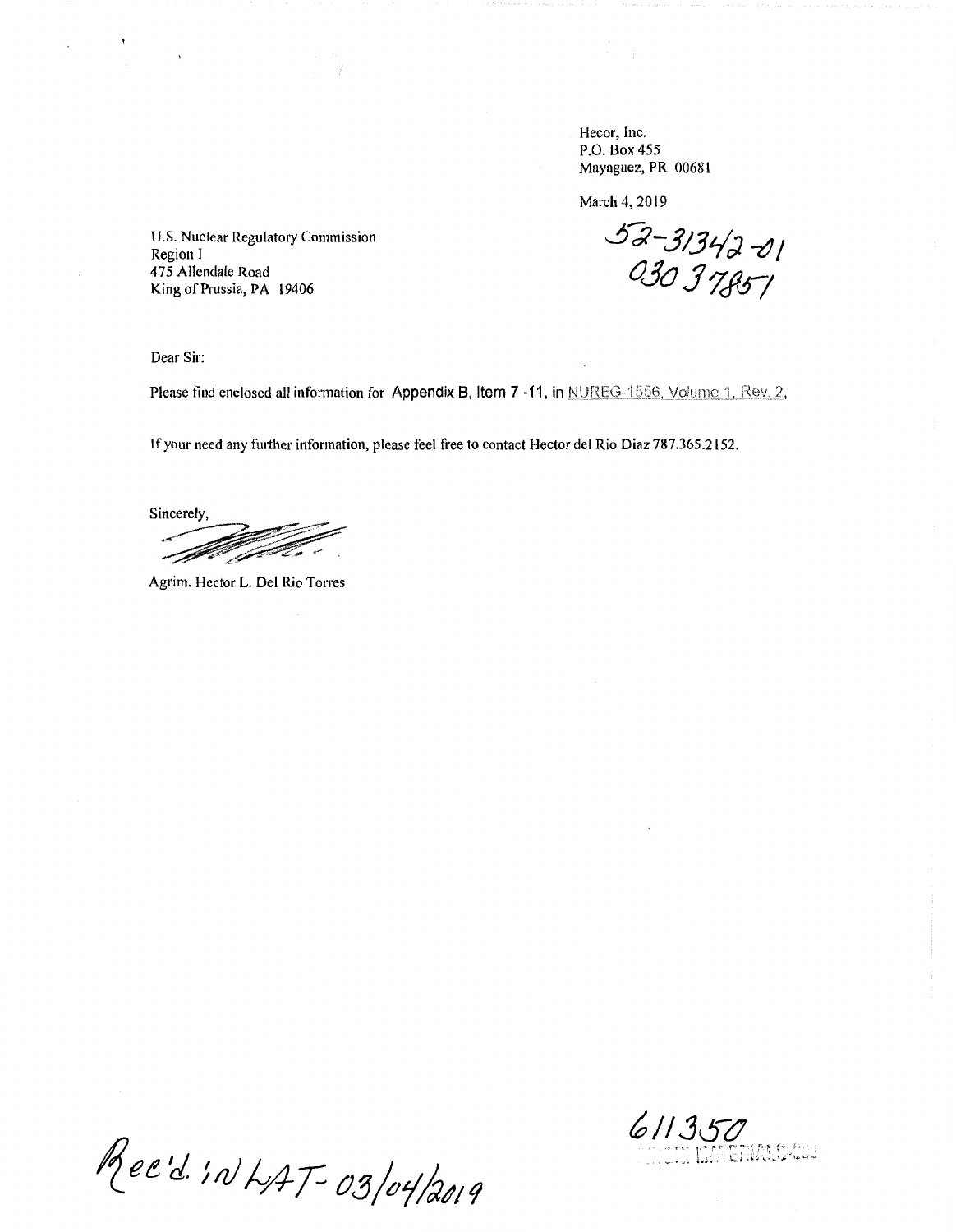## Items 7 through 11: Training and Experience, Facilities and Equipment, Radiation· Safety Program, and Waste Disposal

÷

 $\mathcal{O}(\mathbb{Q})$ 

|    | Item No. and Title                                                                                                                                                                                             | <b>Suggested Response</b>                                                                                                                                                                                                                                                                                                                                                                                                                                                                                                           | Yes                                                 | Alternative<br><b>Procedures</b><br><b>Attached</b> |
|----|----------------------------------------------------------------------------------------------------------------------------------------------------------------------------------------------------------------|-------------------------------------------------------------------------------------------------------------------------------------------------------------------------------------------------------------------------------------------------------------------------------------------------------------------------------------------------------------------------------------------------------------------------------------------------------------------------------------------------------------------------------------|-----------------------------------------------------|-----------------------------------------------------|
| 7. | INDIVIDUAL(S)<br><b>RADIATION</b><br><b>SAFETY PROGRAM</b><br><b>AND THEIR</b><br><b>TRAINING AND</b><br><b>EXPERIENCE-</b><br><b>RADIATION</b><br><b>SAFETY OFFICER</b><br>Name: Hector $de(R_{1D}^{\prime})$ | Documentation demonstrating the<br>RESPONSIBLE FOR proposed radiation safety officer's<br>training and experience (e.g.,<br>certificate of completion of the<br>RSO's course and/or the<br>authorized user's course).                                                                                                                                                                                                                                                                                                               | Submit<br>applicable<br>documentation.              |                                                     |
| 8. | <b>TRAINING FOR</b><br><b>INDIVIDUALS</b><br><b>WORKING IN OR</b><br><b>FREQUENTING</b><br><b>RESTRICTED</b><br><b>AREAS</b>                                                                                   | Before using licensed materials,<br>authorized users will have<br>successfully completed one of the<br>training courses described in the<br>"Criteria" part of the section titled,<br>"Training for Individuals Working in<br>or Frequenting Restricted Areas"<br>in NUREG-1556, Vol. 1, Rev. 2,<br>"Consolidated Guidance About<br>Materials Licenses: Program-<br>Specific Guidance About Portable<br>Gauge Licenses."                                                                                                            | 风                                                   | σ                                                   |
| 9. | <b>FACILITIES AND</b><br><b>EQUIPMENT</b>                                                                                                                                                                      | Provide a facility diagram for each<br>permanent portable gauge storage<br>location. Include on the diagram<br>the use of adjacent areas<br>(including above and below), and<br>information relevant to public dose<br>and security as discussed in<br>Sections 8.10.5, "Public Dose,"<br>and 8.10.6, "Operating,<br>Emergency, and Security<br>Procedures," respectively, in<br>NUREG-1556, Vol. 1, Rev. 2,<br>"Consolidated Guidance About<br>Materials Licenses: Program-<br>Specific Guidance About Portable<br>Gauge Licenses" | Submit<br>applicable<br>documentation.<br>$t\!=\!T$ |                                                     |

8--3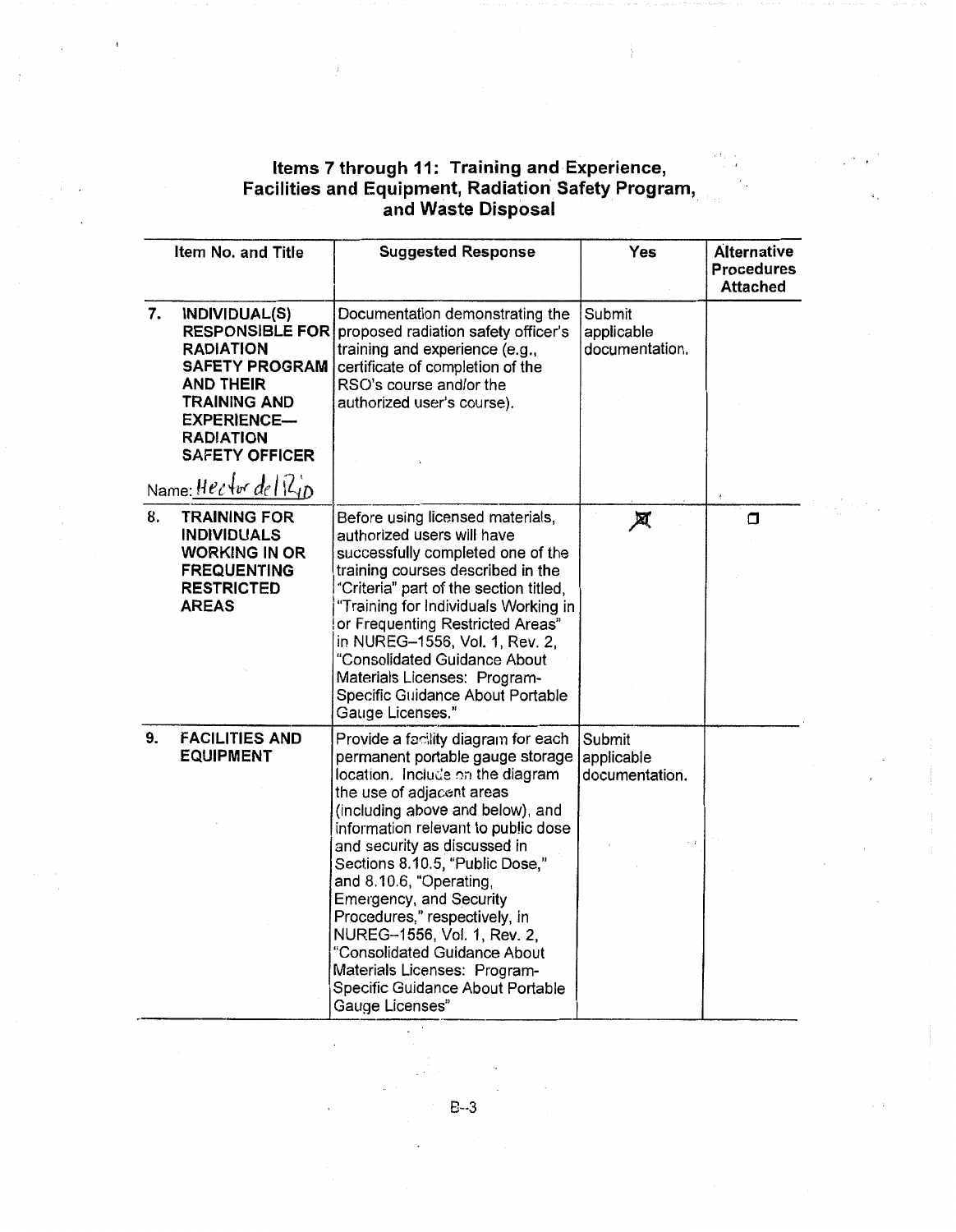| Item No. and Title                                                                                                       | <b>Suggested Response</b>                                                                                                                                                                                                                                                                                                                                                                                | Yes                                       | <b>Alternative</b><br><b>Procedures</b><br><b>Attached</b> |
|--------------------------------------------------------------------------------------------------------------------------|----------------------------------------------------------------------------------------------------------------------------------------------------------------------------------------------------------------------------------------------------------------------------------------------------------------------------------------------------------------------------------------------------------|-------------------------------------------|------------------------------------------------------------|
| <b>10.1 RADIATION</b><br><b>SAFETY</b><br>PROGRAM-AUDIT<br><b>PROGRAM</b>                                                | The applicant should not submit its<br>audit program to the NRC for<br>review during the licensing phase,<br>The audit program will be<br>reviewed during NRC inspections.                                                                                                                                                                                                                               | Need Not Be Submitted with<br>Application |                                                            |
| <b>10.2 RADIATION</b><br><b>SAFETY</b><br><b>PROGRAM-</b><br><b>RADIATION</b><br><b>MONITORING</b><br><b>INSTRUMENTS</b> | We will either possess and use, or<br>have access to and use, a<br>radiation survey meter that meets<br>the criteria in the section titled,<br>"Radiation Safety Program-<br>Radiation Monitoring Instruments"<br>in NUREG-1556, Vol. 1, Rev. 2,<br>"Consolidated Guidance About<br>Materials Licenses: Program-<br>Specific Guidance About Portable<br>Gauge Licenses," in the event of<br>an incident. |                                           | σ                                                          |
| <b>10.3 RADIATION</b><br><b>SAFETY</b><br>PROGRAM-<br><b>MATERIAL</b><br><b>RECEIPT AND</b><br><b>ACCOUNTABILITY</b>     | Physical inventories will be<br>conducted every 6 months or at<br>other intervals approved by the<br>NRC to account for all sealed<br>sources and devices received and<br>possessed under the license.<br><b>AND</b>                                                                                                                                                                                     | 风                                         | σ                                                          |
|                                                                                                                          | We will develop, implement, and<br>maintain procedures for ensuring<br>accountability of licensed materials<br>at all times.                                                                                                                                                                                                                                                                             |                                           |                                                            |
| <b>10.4 RADIATION</b><br><b>SAFETY</b><br>PROGRAM-<br><b>OCCUPATIONAL</b><br><b>DOSE</b>                                 | We will maintain, for inspection by<br>the NRC, documentation<br>demonstrating that unmonitored<br>individuals are not likely to receive<br>a radiation dose in excess of the<br>limits in 10 CFR 20.1502(a).                                                                                                                                                                                            | ∖⊠                                        | $\Box$                                                     |
|                                                                                                                          | <b>OR</b><br>We will provide and require the<br>use of individual monitoring<br>devices (dosimetry). All personnel<br>dosimeters that require processing<br>to determine the radiation dose will<br>be processed and evaluated by a<br>NVLAP-approved processor.                                                                                                                                         |                                           |                                                            |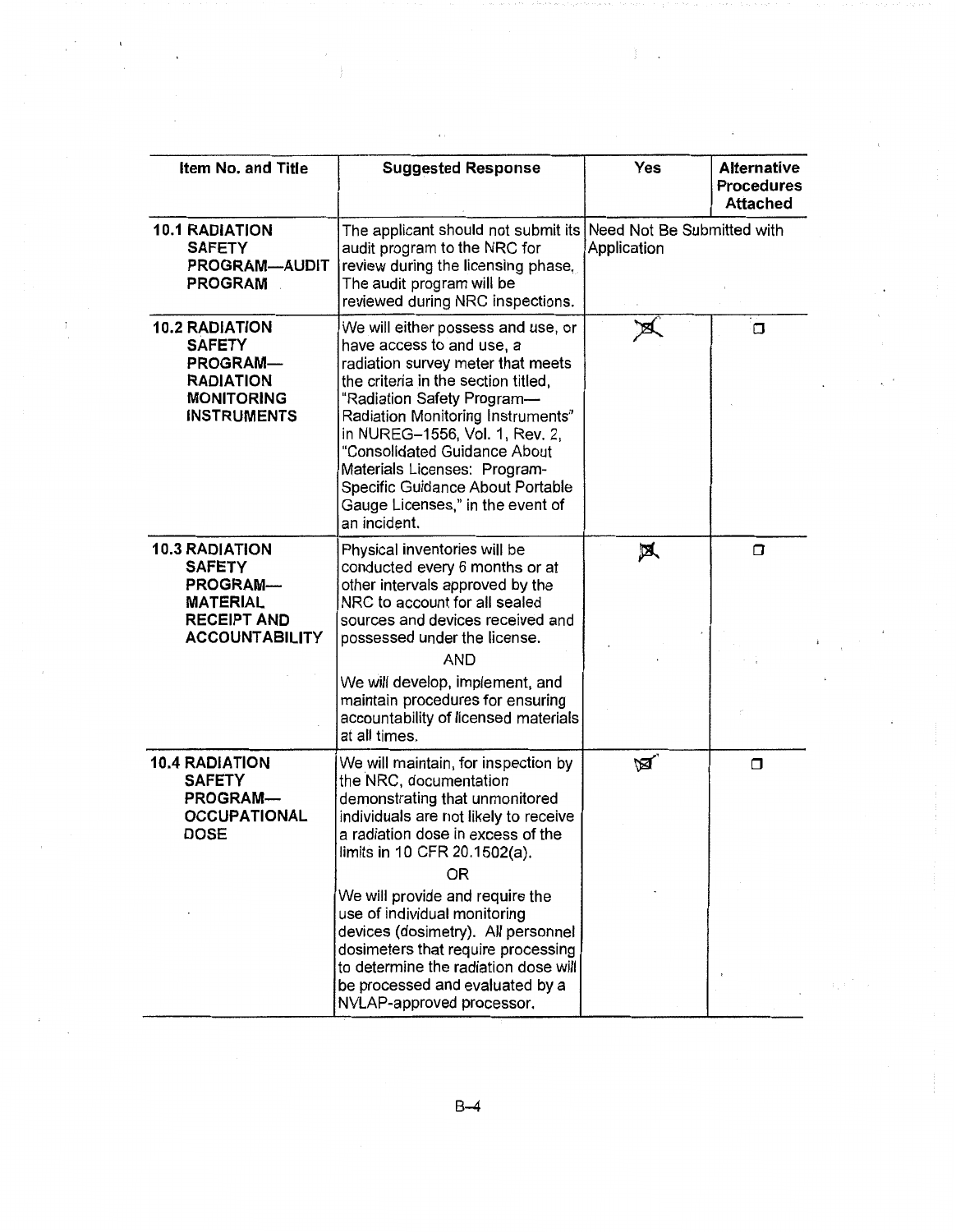| Item No. and Title                                                                                                                       | <b>Suggested Response</b>                                                                                                                                                                                                                                                                                                                                                                                                                                                                                                                                                                                                                                                                                                                                                                                                                                                                               | Yes                                       | Alternative<br><b>Procedures</b><br><b>Attached</b>                                                                                                                                                                                                                                            |
|------------------------------------------------------------------------------------------------------------------------------------------|---------------------------------------------------------------------------------------------------------------------------------------------------------------------------------------------------------------------------------------------------------------------------------------------------------------------------------------------------------------------------------------------------------------------------------------------------------------------------------------------------------------------------------------------------------------------------------------------------------------------------------------------------------------------------------------------------------------------------------------------------------------------------------------------------------------------------------------------------------------------------------------------------------|-------------------------------------------|------------------------------------------------------------------------------------------------------------------------------------------------------------------------------------------------------------------------------------------------------------------------------------------------|
| <b>10.5 RADIATION</b><br><b>SAFETY</b><br><b>PROGRAM-</b><br><b>PUBLIC DOSE</b>                                                          | The applicant is not required to<br>submit a response to the public<br>dose section in a license<br>application. This matter will be<br>examined during NRC inspections.                                                                                                                                                                                                                                                                                                                                                                                                                                                                                                                                                                                                                                                                                                                                | Need Not Be Submitted with<br>Application |                                                                                                                                                                                                                                                                                                |
| <b>10.6 RADIATION</b><br><b>SAFETY</b><br><b>PROGRAM-</b><br>OPERATING,<br><b>EMERGENCY, AND</b><br><b>SECURITY</b><br><b>PROCEDURES</b> | We will implement and maintain<br>the operating, emergency, and<br>security procedures in Appendix G<br>to NUREG-1556, Vol. 1, Rev. 2,<br>"Consolidated Guidance About<br>Materials Licenses: Program-<br>Specific Guidance About Portable<br>Gauge Licenses." Copies of these<br>procedures will be provided to all<br>gauge users and will be available<br>at each jobsite.<br>OR<br>Operating, emergency, and<br>security procedures will be<br>developed, implemented, and<br>maintained and will meet the<br>criteria in section 8.10.6,<br>"Radiation Safety Program-<br>Operating, Emergency, and<br>Security Procedures,"<br>NUREG-1556, Vol. 1, Rev. 2,<br>"Consolidated Guidance About<br>Materials Licenses: Program-<br>Specific Guidance About Portable<br>Gauge Licenses." Copies of these<br>procedures will be provided to all<br>gauge users and will be available<br>at each jobsite. | 赏                                         | $\Box$ For this<br>item,<br>checking<br>this box<br>indicates<br>that<br>alternative.<br>procedures<br>will be<br>provided as<br>part of the<br>application<br>and that<br>these<br>procedures<br>will be<br>provided to<br>all gauge<br>users and<br>will be<br>available at<br>each jobsite. |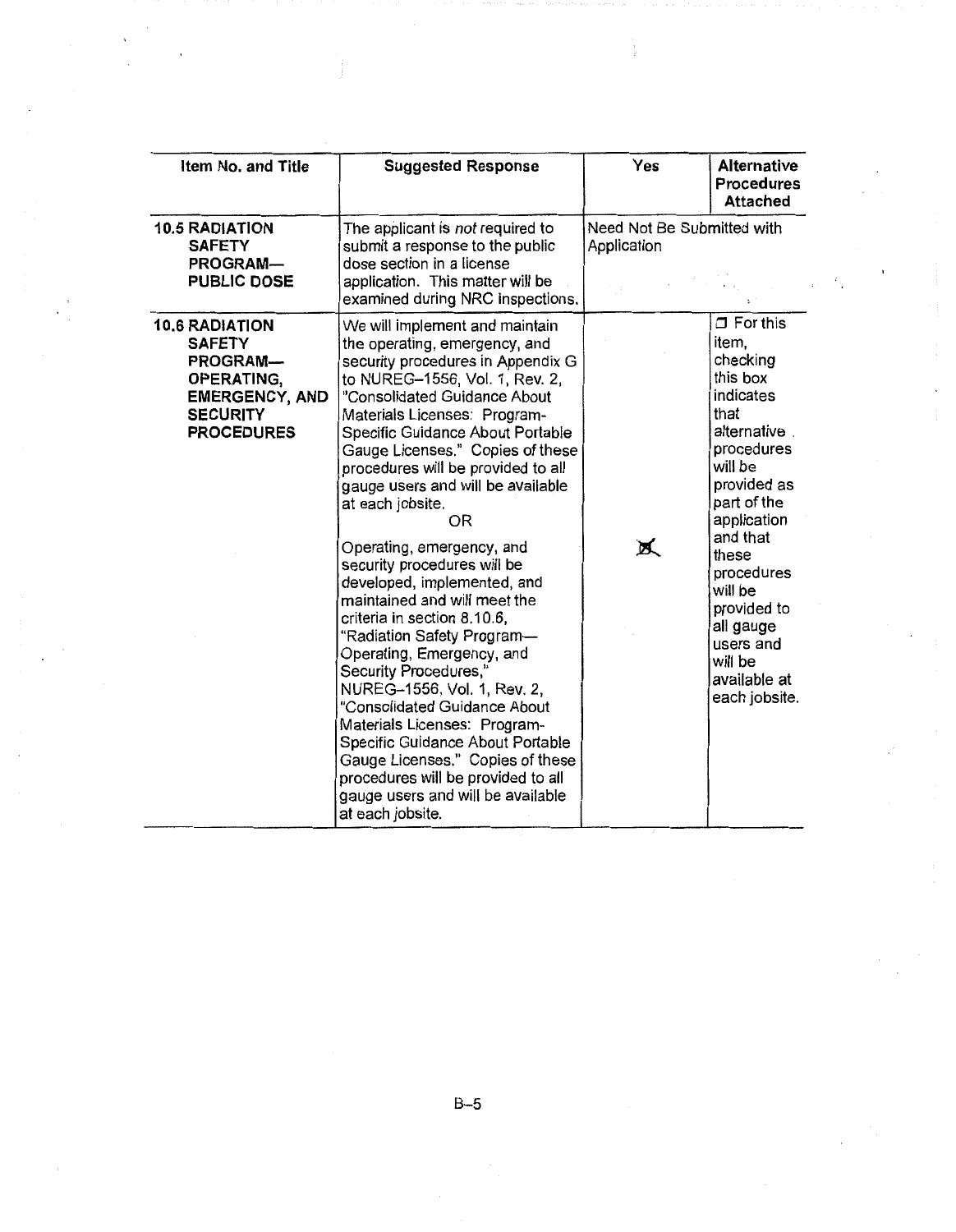| Item No. and Title                                             | <b>Suggested Response</b>                                                                                                                                                                                                                                                                                                                                                                                                                                                                                                                                                                                                                                                                                                                                                                                                                                                                                                                   | Yes    | <b>Alternative</b><br><b>Procedures</b><br><b>Attached</b>                                                                                                                                                                                          |
|----------------------------------------------------------------|---------------------------------------------------------------------------------------------------------------------------------------------------------------------------------------------------------------------------------------------------------------------------------------------------------------------------------------------------------------------------------------------------------------------------------------------------------------------------------------------------------------------------------------------------------------------------------------------------------------------------------------------------------------------------------------------------------------------------------------------------------------------------------------------------------------------------------------------------------------------------------------------------------------------------------------------|--------|-----------------------------------------------------------------------------------------------------------------------------------------------------------------------------------------------------------------------------------------------------|
| <b>10.7 RADIATION</b><br><b>SAFETY</b><br>PROGRAM-LEAK<br>TEST | Leak tests will be performed at<br>intervals approved by the NRC or<br>an Agreement State and specified<br>in the SSD registration certificate.<br>Leak tests will be performed by an<br>organization licensed by the NRC<br>or an Agreement State to provide<br>leak testing services to other<br>licensees; or by using a leak test<br>sample collection kit supplied by<br>an organization licensed by the<br>NRC or an Agreement State to<br>provide leak test kits and/or<br>sample analysis services to other<br>licensees and according to the kit<br>supplier's instructions. Records of<br>leak test results will be maintained.<br>0R<br>We will implement the model leak<br>test program published in<br>Appendix I of NUREG-1556,<br>Volume 1, Revision 2,<br>"Consolidated Guidance About<br>Materials Licenses: Program-<br>Specific Guidance About Portable<br>Gauge Licenses." Records of leak<br>tests will be maintained. | ⊠<br>π | $\Box$ For this<br>item,<br>checking<br>this box<br>indicates<br>that<br>alternative<br>equipment<br>and/or<br>procedures<br>will be<br>provided as<br>part of the<br>application<br>and that<br>records of<br>leak tests<br>will be<br>maintained. |